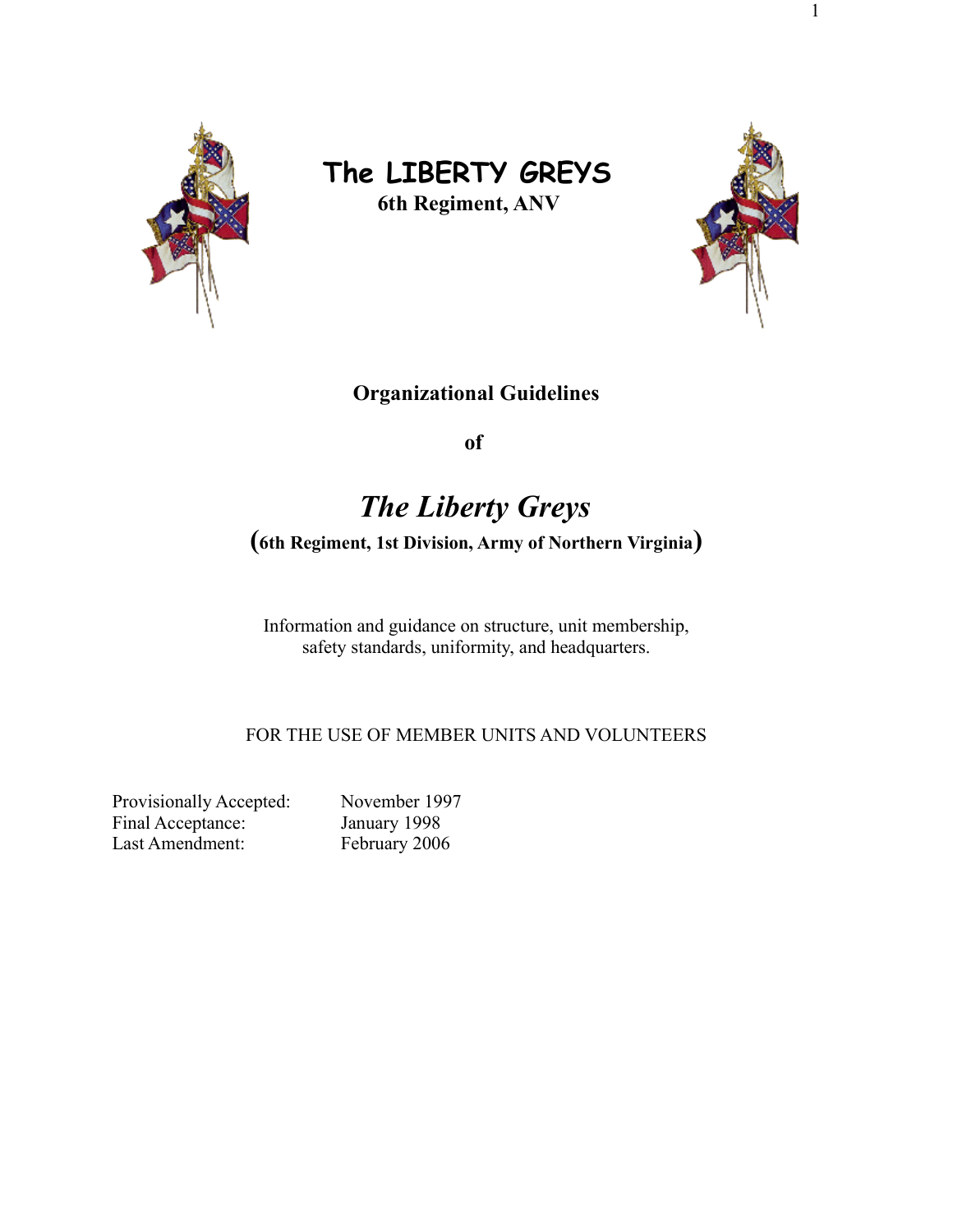## **TABLE OF CONTENTS**

| Purpose                             | 3  |
|-------------------------------------|----|
| <b>Mission Statement</b>            | 3  |
| <b>Regimental Structure</b>         | 3  |
| <b>Headquarters Company</b>         | 3  |
| <b>Infantry Companies</b>           | 4  |
| <b>Artillery Companies</b>          | 4  |
| Cavalry Companies                   | 4  |
| <b>Combined Arms Companies</b>      | 4  |
| Musicians                           | 5  |
| Civilians                           | 5  |
| <b>Company Guidelines</b>           | 5  |
| <b>Liberty Greys Meetings</b>       | 6  |
| Membership                          | 6  |
| <b>Changes to Membership Status</b> | 8  |
| Uniformity                          | 9  |
| Women in the Ranks                  | 10 |
| Safety                              | 10 |
| Camp                                | 10 |
| Drill                               | 10 |
| Drugs and Alcohol                   | 11 |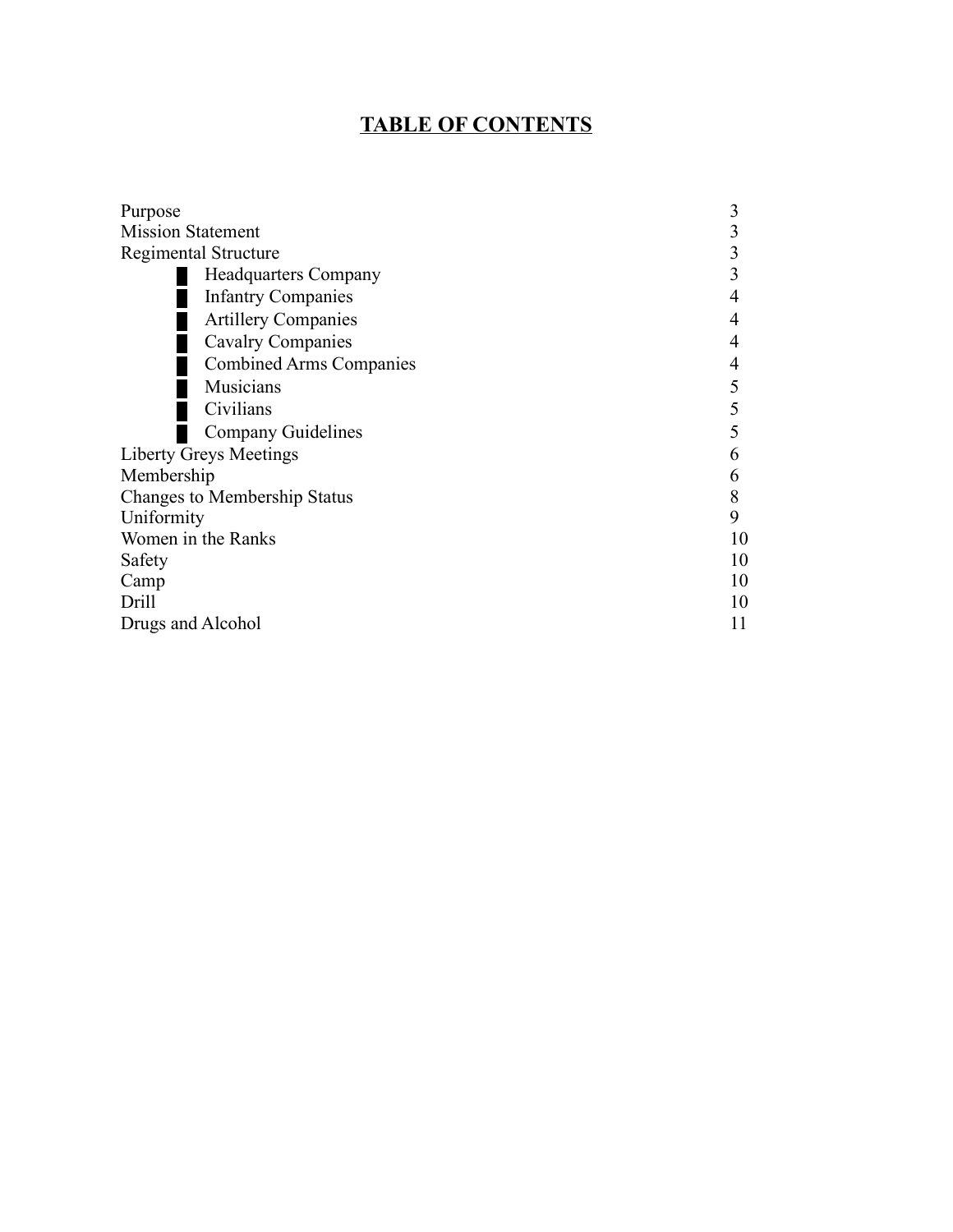#### **Purpose**

The primary purpose of the **Liberty Greys** is to provide mutual support and coordinate the battlefield activities of interested American Civil War reenactment units and organizations in New England that present a Confederate impression. This includes all of New England, but does not exclude the possibility of expansion into other areas. The **Liberty Greys** are not organized to replace or otherwise oversee the operation of any individual member unit in the organization. The **Liberty Greys** act as a central source of information and coordination while providing a Regimental structure at local, regional, and national events that we may decide to attend.

These Guidelines do not replace existing unit organizational by-laws, but provide an overall framework by which Regimental members can work together for the shared purposes of the hobby. These Guidelines will serve as a Standing Operating Procedure when not in conflict with local, state, or federal laws.

#### **Mission Statement**

The **Liberty Greys** are dedicated to the highest standards of safety, authenticity, and accuracy in its portrayal of the life and times of the people that fought for and lived in the Confederacy during the War Between the States. The **Liberty Greys** are dedicated to protecting our Southern Heritage, remembering our ancestors, and honoring those who fought bravely through terrible hardship and accepted defeat with honor. **The Liberty Greys** promote and actively encourage all members to participate in patriotic observances and holidays of both the United States and the Confederacy, and respects the rights of all citizens to learn more about their national heritage free from coercion or revisionism. The **Liberty Greys** denounce in the strongest possible terms, the practice of racism, racial supremacists, hate groups, or any other group or organization that promotes hatred, distrust, or suppression of any minority or ethnic group, or misuses or desecrates the symbols of the United States or the Confederate States of America.

## **Regimental Structure**

The **Liberty Greys** are organized (with due acknowledgment of the numeric differences between an accurate 19th century Regiment and the realities of the late 20th century) as a legion of the Confederate States Army, specifically the Army of Northern Virginia, with military components of infantry, cavalry, artillery, and music; staff elements of signal corps, medical, and engineering; and civilians. To this end, **Liberty Greys'** organization consists of:

#### **Headquarters Company**

This company is composed of the Command and Staff elements the **Liberty Greys.**

a. The Colonel is the commanding officer of the **Liberty Greys** and is elected each November at the Post-Season Meeting. A minimum 3/4 vote of the delegates present is required for this position.

b. The Lieutenant Colonel is the Executive Officer and second in command of the **Liberty Greys.** He is appointed by the Colonel each November at the Post-Season Meeting and ratified by a majority vote of the unit representatives present.

c. The Major is third in command of the **Liberty Greys.** He is appointed by the Colonel each November at the Post-Season Meeting and ratified by a majority vote of the unit representatives present.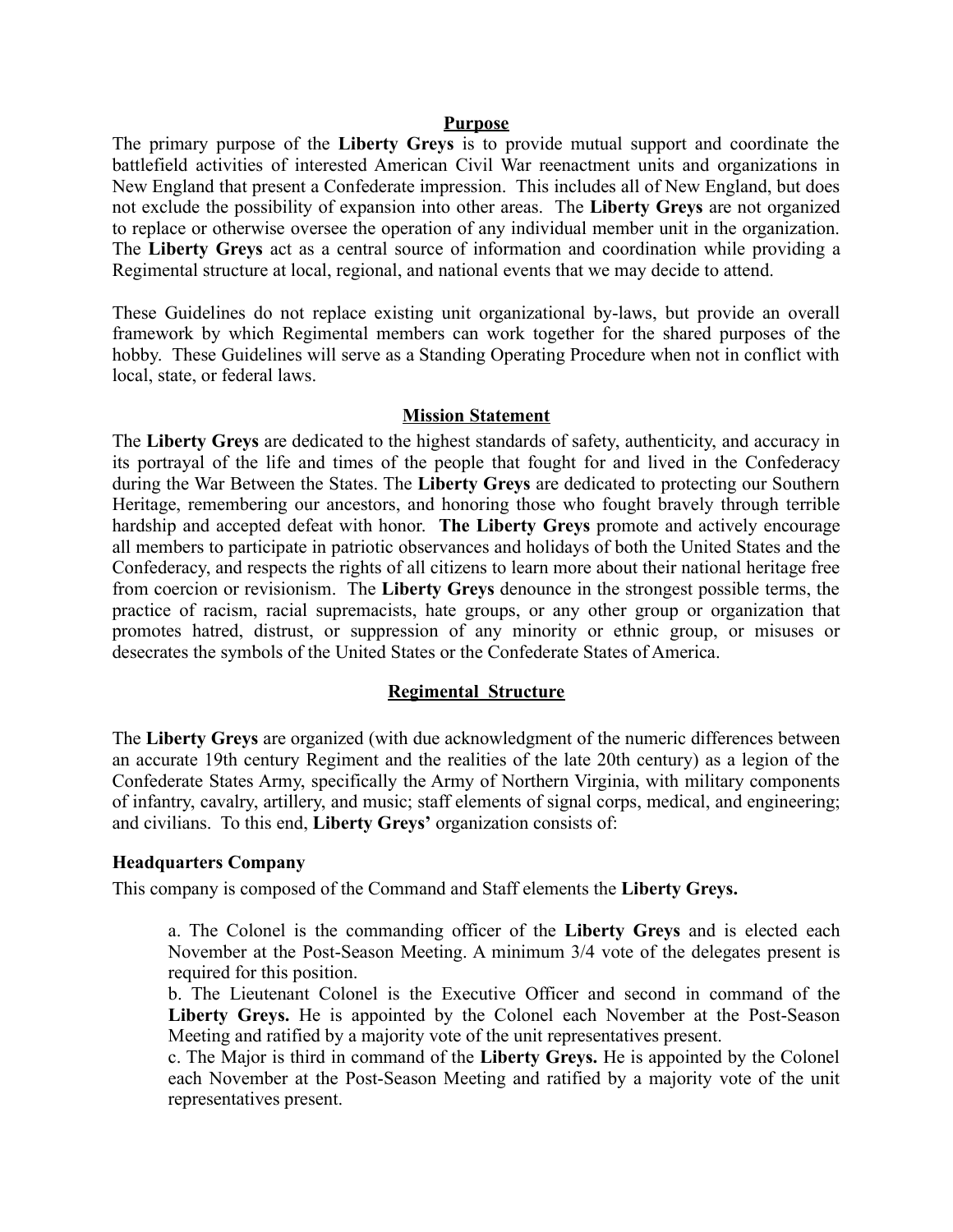d. The Sergeant Major is ranking non-commissioned officer of the **Liberty Greys**. He is appointed by the Colonel each November at the Post-Season Meeting and ratified by a majority vote of the unit representatives present.

e. The Civilian Coordinator represents the interests of the civilian reenactors of the **Liberty Greys**, and is elected annually. This election should take place close to the November Post-Season meeting. Written proxies may be given to the individual's unit coordinator. This position is ratified by a majority vote of the civilian coordinators of member units of the Regiment.

Other staff officers whom the Colonel may select, whose positions and grade, whenever possible, will be determined by the nominal grade(s) specified in the regulations of the Army of Northern Virginia are also members of this company. This company is responsible for the coordination of activities and the command of their Regiment at **Liberty Greys** events. Staff officers, up to and including the Lieutenant Colonel, serve at the pleasure of the Colonel. The Colonel serves at the pleasure of the member units based on the results of an annual election to that position. The Colonel may be removed by a positive vote of a minimum of 3/4 of the Units in Good Standing.

## **Infantry Companies**

These companies, organized as light infantry companies in the Army of Northern Virginia, are under the command of their own company commander under the direct command of the Colonel and the **Liberty Greys** chain of command. They operate according to their standard drill and safety standards*,* or the **Liberty Greys** Ordnance Manual and Safety Procedures, whichever is stricter.

## **Artillery Companies**

These companies, organized as artillery companies in the Army of Northern Virginia, are under the command of their own company commander, under the supervision of the Regimental commander or his designated Chief of Artillery. They operate according to their drill and safety standards**,** or the **Liberty Greys** Ordnance Manual and Safety Procedures,, whichever is stricter.

## **Cavalry Companies**

These companies operate as cavalry companies, either mounted or dismounted, under their own company commander, under the supervision of the Regimental commander or his designated Chief of Cavalry. They follow their standard drill and safety standards in effect at the time of their association with the **Liberty Greys**, or the **Liberty Greys** Ordnance Manual and Safety Procedures, whichever is stricter.

## **Combined Arms Companies**

These companies are organized as combined arms (infantry, cavalry, and artillery in one company, and operate under the command of their own commander, under the direct command of the Colonel and the **Liberty Greys** chain of command. While operating under **Liberty Greys** command, their separate arms will be combined with like arms of the Regiment to ensure uniformity of drill and deployment while on the battlefield.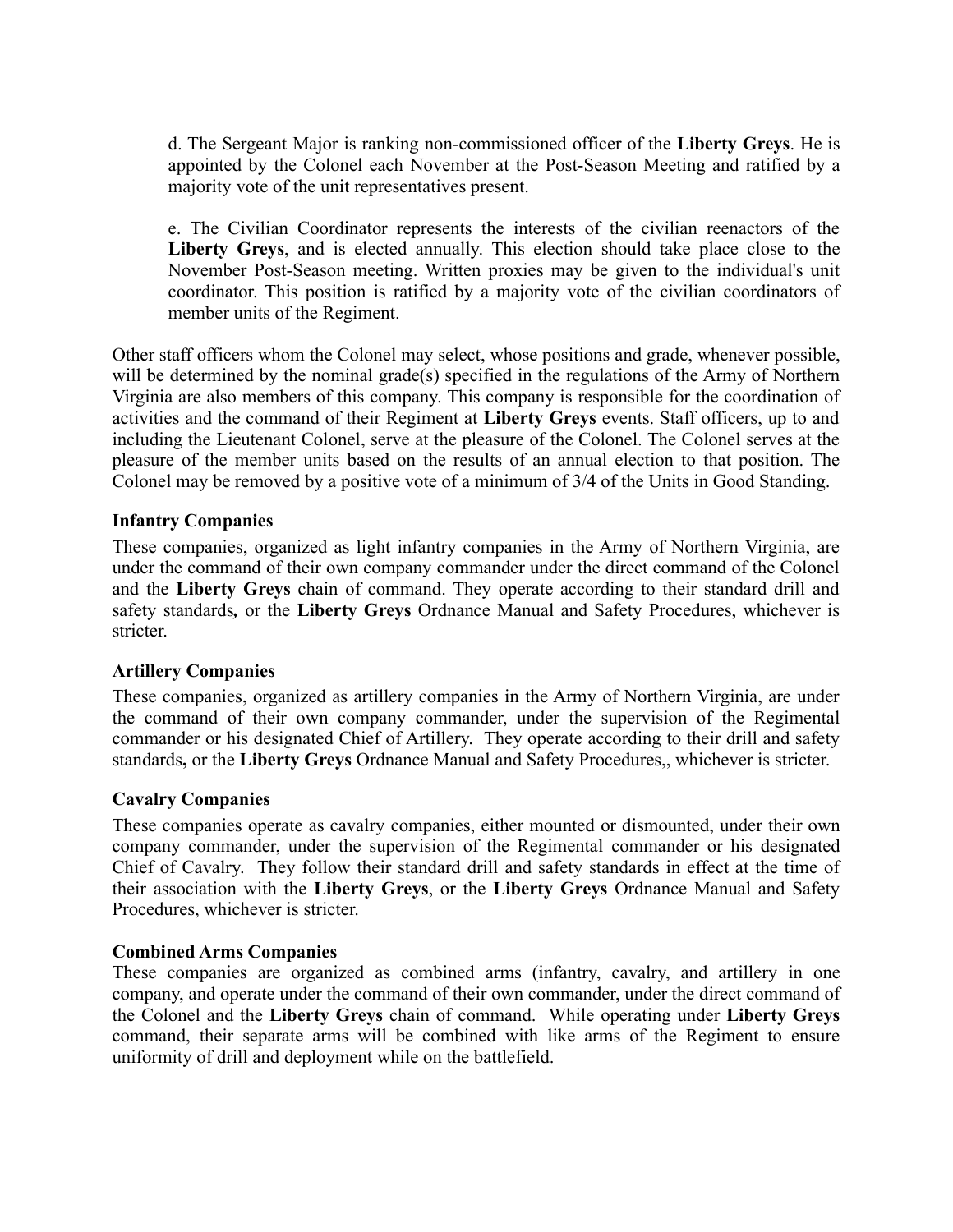## **Musicians and Cadets**

These companies are composed of those interested in participating in events as either noncombatant musicians, or soldiers under the required age for carrying a weapon on the field. Minimum age of a musician will be 12. Musicians will be expected to be able to perform as Regimental musicians and have a knowledge of their duties on the battlefield. Minimum age for a cadet will be 11. Cadets are expected to drill regularly, and demonstrate a knowledge of of military customs and courtesies of the period.

## **Specialized Units**

These companies are composed of those interested in participating in events with non-combatant military or non-military impressions. Members of these units are expected to to dress in period attire, and and perform functionally as period persons in that specialized category.

## **Civilians**

Civilians are an active, integral part of the living history experience. Their presence at events is encouraged. These individuals, while full members of the **Liberty Greys,** are not organized as a formal distinct company at the present time. These individuals are represented by their unit's civilian coordinator. They are to operate under their own unit's guidelines or bylaws, or under the Organizational Guidelines included herewith.

As events allow, civilians should coordinate their activities to ensure accurate portrayals of life as a non-combatant during the War Between the States. Prostitute and para-military impressions or impressions of famous civilians should be approved by Unit civilian coordinators, as well as **Liberty Greys** staff. Formal activities should be organized with the knowledge of the **Liberty Greys** civilian coordinator, and/or the Event's Civilian Coordinator.

Civilians must respect military protocol at all times.

## **Company Guidelines**

Minimum age for an active combatant to carry and discharge a firearm or carry an edged weapon in any **Liberty Greys,** activity is 16, event rules allowing younger riflemen notwithstanding. Participants under the age of 16 (both military and civilian) must be under the active supervision of an adult guardian or parent participating as a member of their company in the **Liberty Greys.**

Existing methods of company selection of commanders, NCOs, or other staff members will be respected by the **Liberty Greys**.

A company commander will hold a grade no higher than Captain, unless unit by-laws permit a higher brevet rank. In no case will grades above Captain be acknowledged at **Liberty Greys** events unless sanctioned by the **Liberty Greys.** This is in keeping with common restrictions on field officer grades imposed by event coordinators.

A field company, composed of fragments from existing companies in the **Liberty Greys**, may be assembled at events where there is a lack of numbers to compose a full company. A brevet field company commander will be recommended by the companies and confirmed by the Colonel for the duration of that event.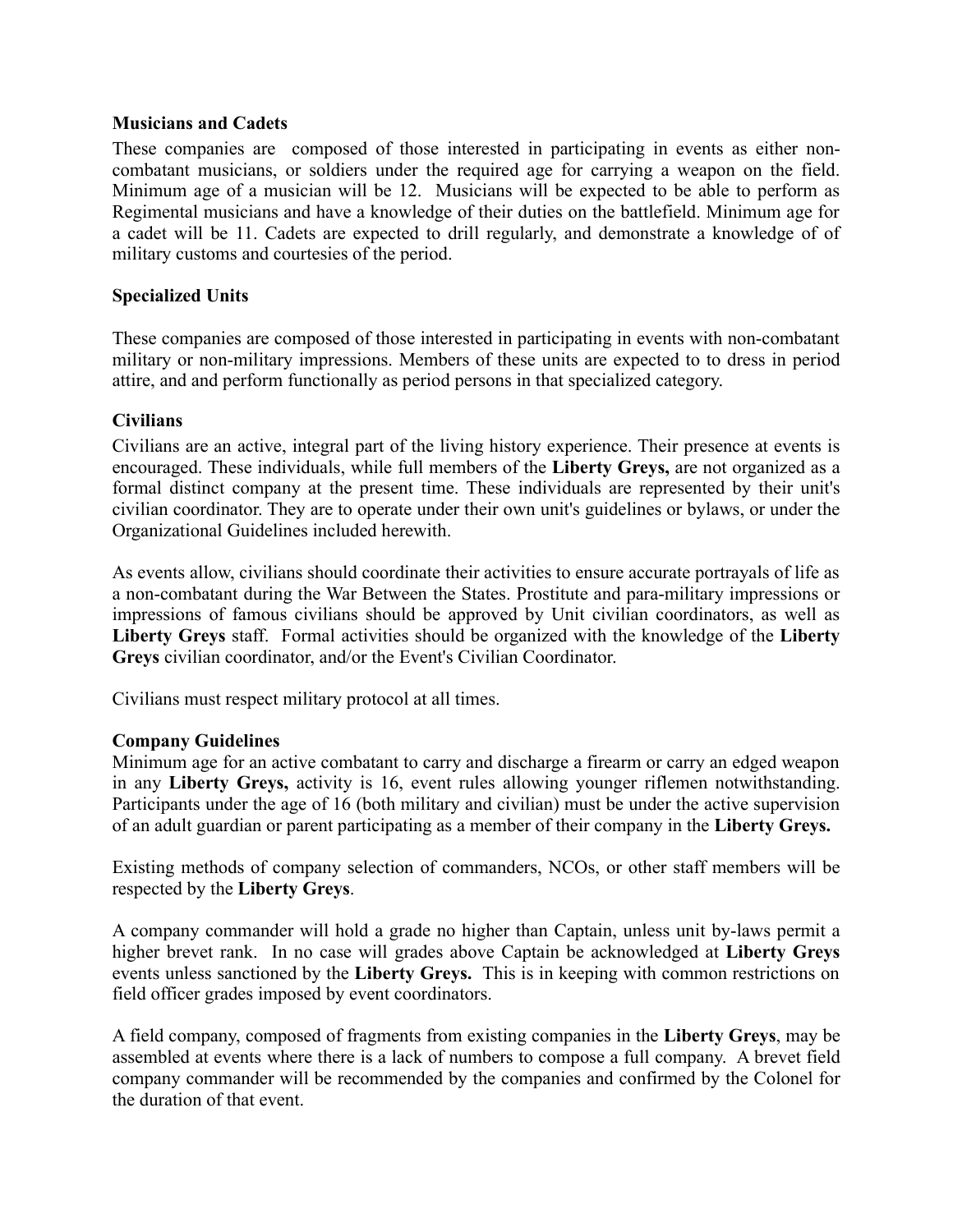Any unit with more than three (3) civilians should elect or appoint a civilian coordinator as a point of contact for the *Liberty Greys'*coordinator.

## **Liberty Greys Meetings**

**Liberty Greys**meetings will be managed on the basis of Robert's Rules of Order except where other provisions have been made in the **Liberty Greys** Guidelines, and all decisions will be made in a collegial atmosphere.

The **Liberty Greys** will endeavor to hold at least 2 meetings a year, with others to be scheduled if and when a need arises to do so, to address matters of immediate importance to the entire membership. Civilian presence at Regimental meetings is not expected, but strongly encouraged.

The Annual Meeting will be held prior to the beginning of the reenacting season. The purpose of this meeting is to finalize the staff positions and assignments, vote on unit petitions for full membership, and to set the preliminary schedule of events for the **Liberty Greys** (max effort and secondary events). Any other such **Liberty Greys** business as may be brought up at this time will be discussed, and, if needed, a vote will be taken as to its disposition.

The post-season meeting will be held in November following the yearly campaign. The purpose of this meeting is to elect the Colonel, review the past year, address any outstanding issues, and set the agenda for the **Annual Meeting***.* The Civilian Coordinator position shall be elected at a Civilian meeting held as close as practicable to the Annual Meeting.

An official meeting may be convened at the request of the Colonel or a simple majority of **Liberty Greys** Units in Good Standing present at any particular time, provided that a quorum is present. A quorum is defined as a minimum of 2/3 of **Liberty Greys** Units in Good Standing **represented** by an approved representative or their proxy.

Each member Unit in Good Standing is entitled to one vote, with the HQ Company vote being cast by an HQ Company member selected by the Colonel. The Lieutenant Colonel acts as the tie-breaker in the event of a tie vote.

Written and signed proxies for votes for absent Units in Good Standing will be submitted at the start of the meeting to the meeting chairman.

Civilians should hold 2 meetings per year, with others scheduled if the need arises. A civilian meeting may be convened at the request of the Regimental civilian coordinator, or by a simple majority of civilian coordinators, or their representatives, present. Any proposal that requires a vote, requires a quorum of civilian coordinators, or their representatives. (2/3 of unit civilian coordinators present.)

## **Membership**

Excepting the Headquarters Company members, all individuals are members of individual units within the **Liberty Greys,** and are responsible to their member unit in all cases.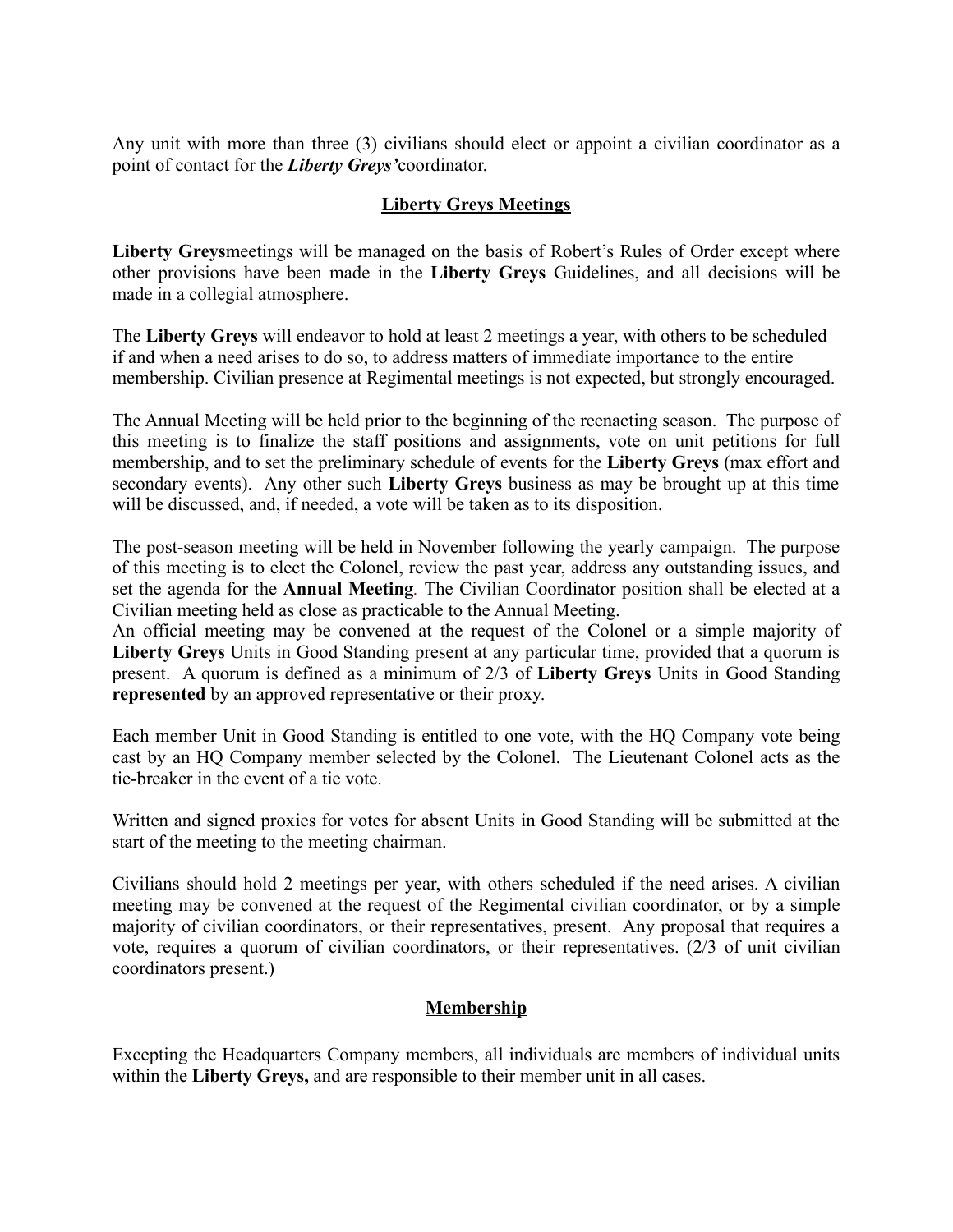There are 3 categories of unit membership in the **Liberty Greys:**

## **Unit in Good Standing**

Unit with liability insurance for each of its members, and provides typewritten proof to an officer designated by the Colonel prior to the start of the active campaign season, but no later than 1 March.

Unit's membership is accepted at an official **Liberty Greys** meeting as a full member upon positive simple majority vote by current member units in good standing after the probationary period.

Unit can field a minimum of 5 combatants (not including officers) at a minimum of 3 **Liberty Greys** events. Specialized units must attend 3 events with 5 members performing the specialized unit function.

Unit command, organizational, and business structure will be respected by the **Liberty Greys.**

Unit in Good Standing has the privilege of voting at **Liberty Greys** meetings.

Unit in Good Standing must agree to comply with **Liberty Greys** standards and practices, when stated and applicable, and not superseded by those of their own unit. In any case, the more stringent regulation will be abided.

## **Affiliated Unit**

Unit with liability insurance for each of its members, and provides proof to an officer designated by the Colonel prior to the start of the active campaign season, but no later than 1 March.

Unit's membership is accepted at the Annual Meeting after a probationary period.

Unit can field at least 5 combatants, not including officers, but does not attend the requisite number of sanctioned **Liberty Greys** events.

Affiliated Units do not have voting rights, but can comment on and will be consulted about issues that have an impact on **Liberty Greys** activities.

Affiliated Units' command, organizational, and business structure will be respected by the **Liberty Greys.**

Affiliated Units must agree to comply with **Liberty Greys** standards and practices when under **Liberty Greys** command, and those practices are not superseded by those of their own unit. In any case, the more stringent regulation will be abided.

## **Probationary Unit**

Unit with liability insurance for each of its members, and provides proof to an officer designated by the Colonel at the time of their petition or no later than 1 March.

Unit's written petition for membership, detailing the unit designation, commander, NCO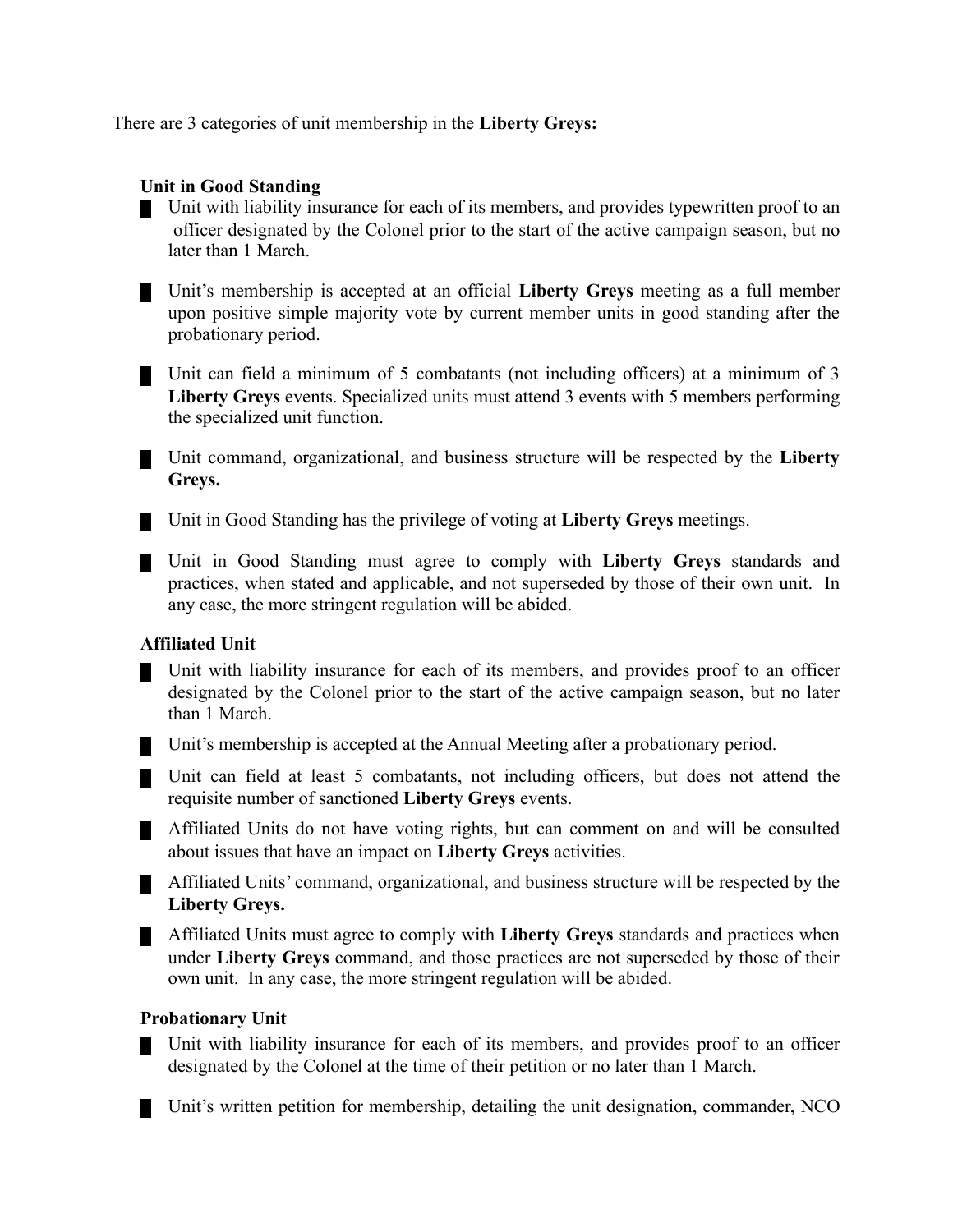staff, and combatants will be forwarded to the Colonel for his review. After review, the Colonel will direct copies of the petition be forwarded to his staff and company commanders for their review, comments, and information.

Unit must be able to field a minimum of 5 combatants (exclusive of officers).

Unit must have in place operating by-laws and an organizational structure that details the capacity to act as an independent company. The **Liberty Greys** will respect this structure.

Once the petition is reviewed, a public discussion will be held to review the petition, and membership will be voted on by the representatives of units in good standing; the results being communicated to the petitioning unit. Once accepted as a probationary unit, the unit will have to demonstrate their ability to act as a trained and safely functioning company. They must participate in **Liberty Greys** events at the same level as an active unit until the next annual meeting. At this time, full membership is voted upon, unless affiliated unit status is desired by the petitioning unit.

Units accepted as probationary units do not have the right to vote on **Liberty Greys** business, but do have the privilege of commenting on **Liberty Greys** activities and business that may come before the general membership.

## **Contested Unit Petitions**

It is a specific policy that the entire membership of the *Liberty Greys* is privy to any and all information regarding the operation and composition of the Regiment, its policies, financial position, staff duties, votes, and member units' concerns as they relate to the smooth functioning and composition of the **Liberty Greys**.

If a petition for membership is contested by a unit, there will be an open discussion by the member units of the pertinent facts as to why the petition is being contested. In all cases, Robert's Rules of Order will determine the procedure.

Each side will be allowed to state their case and question the facts presented by the other side. At the end of the discussion, which will not exceed 1 hour total in length, a vote of the member units present will be taken as to whether or not the contest should be upheld. In the event of a tie, the **Liberty Greys** Lieutenant Colonel will cast the tie-breaking vote.

In the event that the contest is upheld, the petition will be returned to the petitioning unit for their review and correction of the matter which caused the contest; in the event the contest is denied, voting on unit membership will proceed.

## **Changes to Membership Status**

## **Resignation**

Should a unit wish to resign membership in the **Liberty Greys,** a letter indicating this must be sent to the Commanding Officer by registered mail or presented to him in person. This letter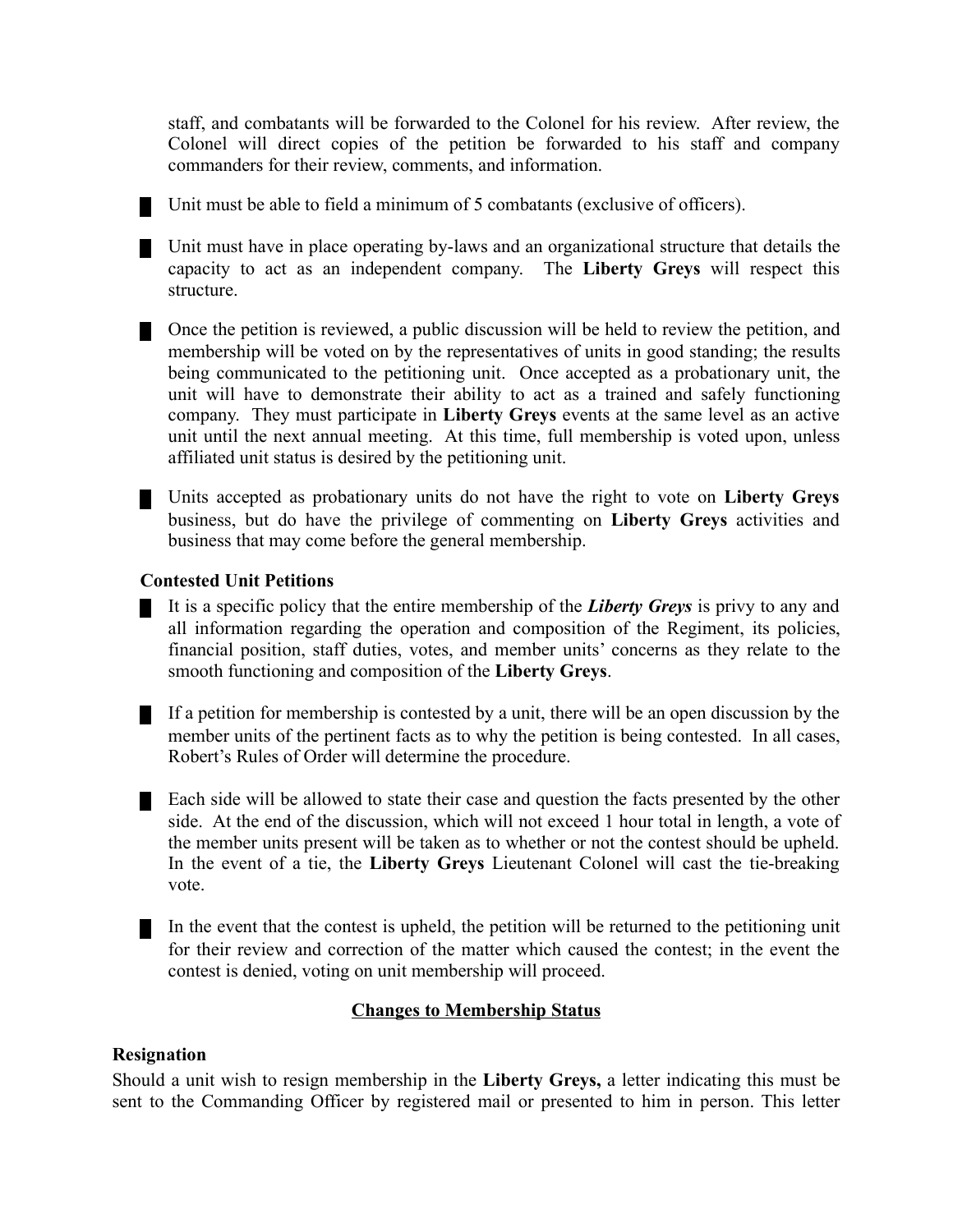must be on company letterhead and signed by the commanding officer and two senior NCOs of the unit wishing to resign.

## **Attendance**

Any unit which fails to meet Legion standards for attendance in a given season will, at the vote of the membership, be changed to Affiliated status. Any unit failing to attend any **Liberty Greys** events in a given season may, by a 2/3 vote of the membership at the Post Season Meeting, be dropped from the **Liberty Greys** roster.

## **Failure to Provide Insurance**

A unit failing to provide proof of insurance by the first event of the season will immediately be reduced to Unit Not in Good Standing status until this is corrected. A unit failing to provide such by the Post Season meeting will be dropped from the **Liberty Greys** roster.

## **Removal by Vote**

Any unit may be dropped from the Legion roster by a 2/3 majority vote at any official **Liberty Greys** meeting for which one month prior notice has been provided.

## **Uniformity**

Shirts, jackets, and trousers of enlisted men must all be of 19th century cut and tailoring of correct cloth. Jackets should be of a documented depot pattern (Unit-specific documentation to the contrary must be presented) and trousers should be full-cut, with the waistband covering the navel and rising sharply from side seam to rear seam, also of documented style. It is strongly suggested that there be reasonable uniformity of cut, color, and style within a company.

Proper accouterments, correct for the period and impression, will be used by all units in the **Liberty Greys.**

Proper eyeglasses with period frames are mandatory for those requiring corrective lenses unless the individual prescription makes this impossible. In this case, individual discretion should be exercised to obtain eyeglasses that are as close to period correct (i.e. no Ray-Ban aviator or black plastic frames...) should be acquired. Contact lenses are acceptable

Proper footwear in acceptable condition, accurate for the time period and impression, is also required. Company standards will be respected.

Hats should be of the correct style and type that is accurate for the impression being presented. Slouch hats must be properly blocked, including a sweatband, with the use of hat cords and brass strongly discouraged. Kepis and forage caps must be of the correct cut, color, and style for the period and impression, with minimal decoration. In all cases, company standards will be respected.

New civilian members will be provided with clothing guidelines, and are expected to follow them to the best of their abilities. They are to operate under their own unit's clothing guidelines, or under the **Liberty Greys** civilian clothing guidelines. In the event that no unit clothing guidelines are available, the **Liberty Greys** civilian guidelines should be presented.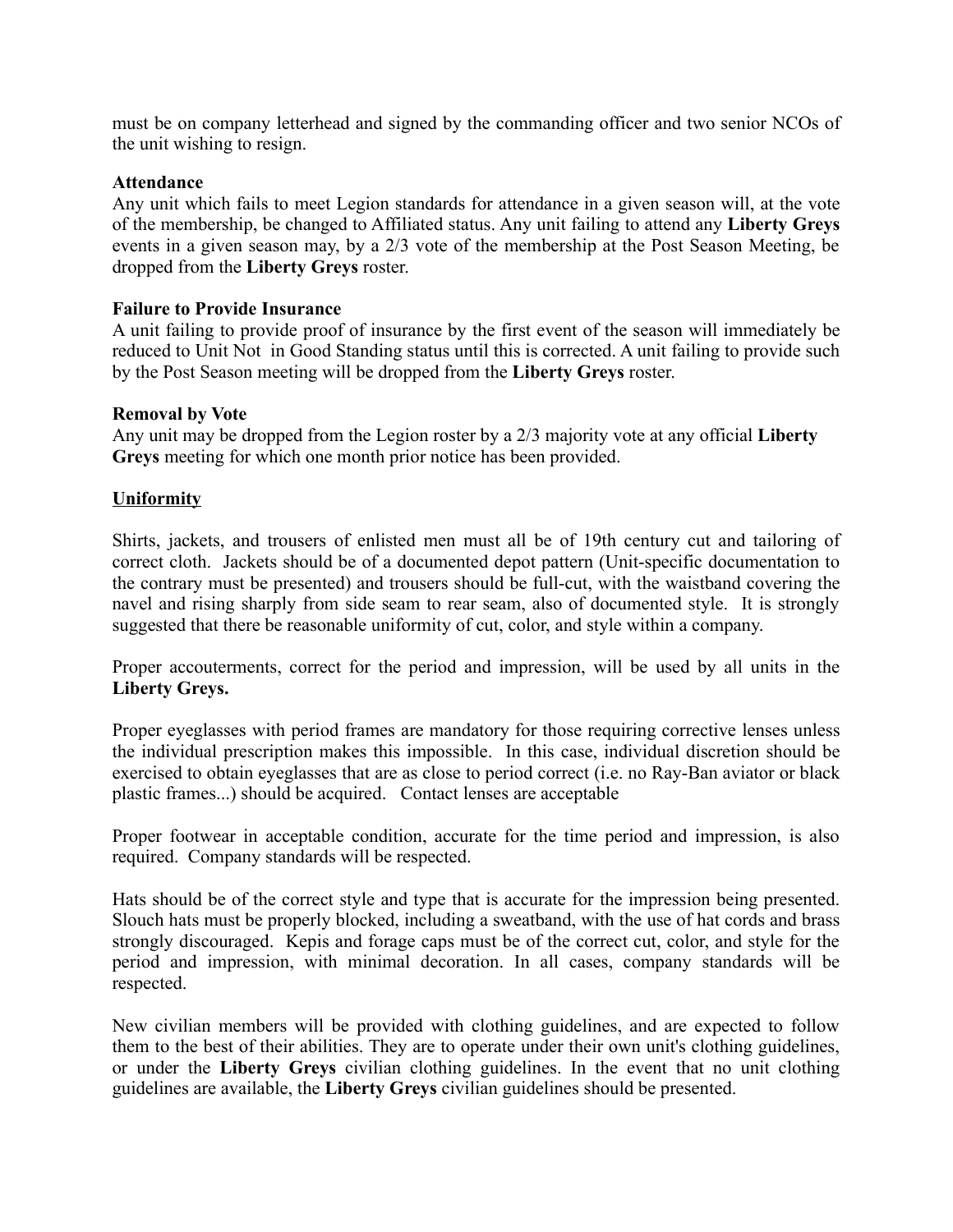## **Women in the Ranks**

Women in the ranks allow for the greatest range of participation by interested living historians. However, acknowledging the physical differences, women who desire to participate as a combatant should endeavor to adjust their impression so that their gender is not obvious to the casual observer. All participants of either sex are encouraged to ensure their impression is accurate to the time period and area being recreated.

## **Safety**

The *Greys are***devoted to the highest standards of safety and health for its member units and soldiers. Therefore, we will abide by and follow the standards and practices covered in the***Liberty Greys Ordnance Manual and Safety Procedures,. (a separate document). Units are expected to have in place their own safety guide which supplements or expands upon the Liberty Greys* procedures.

## **Camp**

The *Greys policy is to ensure that all modern anachronisms are out of sight of the public, and to maintain the camp appearance and layout as specified in the army regulations of the Confederate States.*

Sound in camp should be reduced by 10:00 p.m. All Quiet should be at 12:00 p.m., or at the time posted by the event coordinator.

The **Liberty Greys** are encouraged to engage in 19th Century entertainment, both during hours that the public visits the reenactment, and after those hours. Entertainment must remain within the bounds of reasonable taste and decorum at all times**.**

Reenactors are encouraged to be in period attire from reveille Saturday morning until the event closes to the public on Sunday afternoon.

Children are encouraged to remain in period attire from reveille Saturday morning until the event closes to the public on Sunday afternoon, but reasonable accommodations can be made.

## **Drill**

Regimental-level drill will be conducted at the Colonel's discretion as scheduling and circumstances permit. Whenever possible, it will be conducted in the early morning or late in the day so as to avoid excessive heat or sun exposure.

Neither Regimental nor Company drill will be held during that time set aside on Sunday mornings for Divine Services in accordance with the original ANV regulations and custom. Drill should normally last for a maximum of 90 minutes, and company drill style, apart from Legion activities, will be respected. Attendance at Regimental drill is required of anyone wishing to take the field with the Regiment, except by direct exemption of the commanding officer.

## **Drugs and Alcohol**

The use or possession of illegal drugs or **non-prescribed** controlled substances at any event will